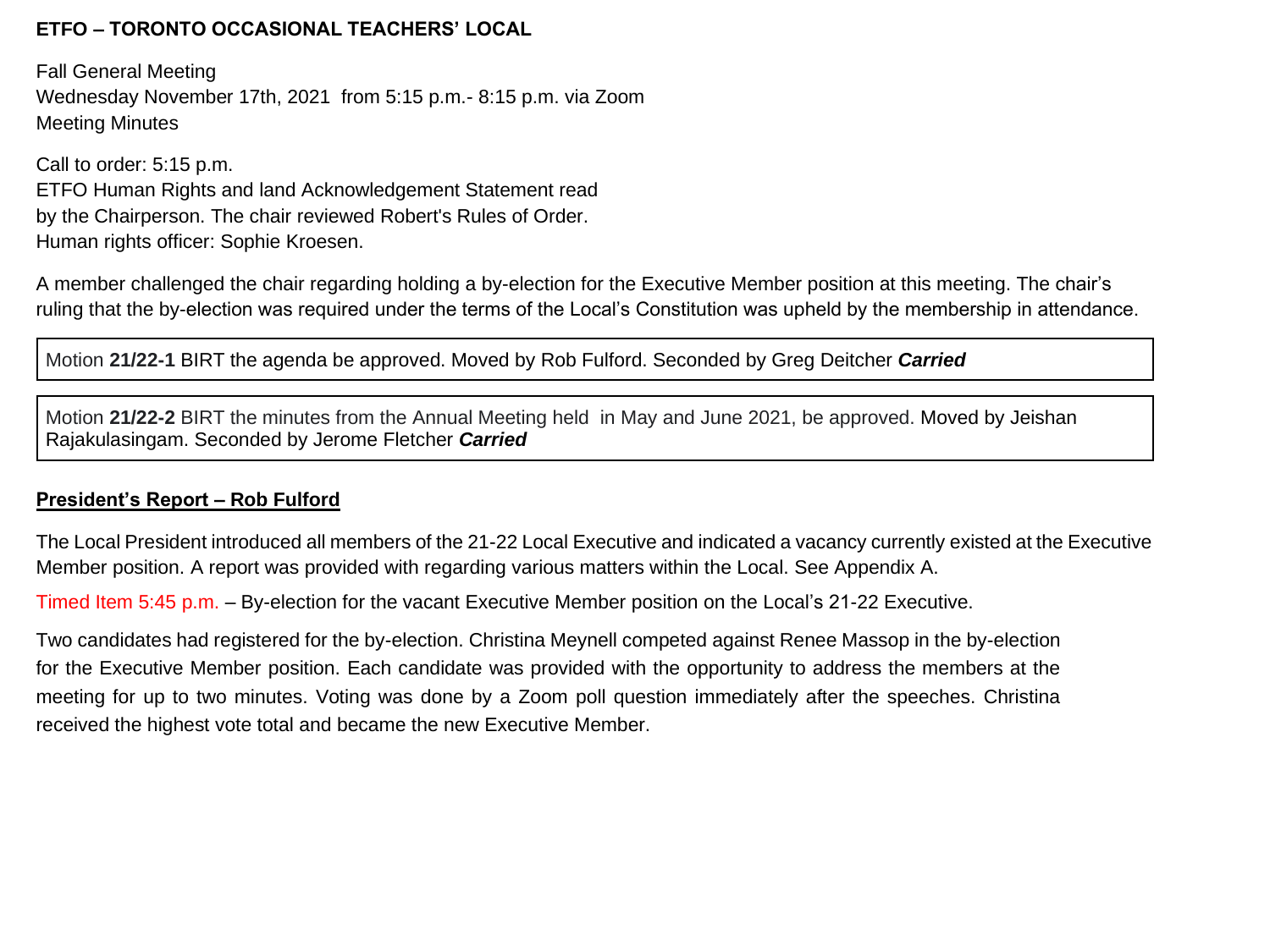### **Treasurer's Report – Gail James**

The Financial Statements provided with the registration package emailed to members was reviewed. Questions/Answers regarding the Financial Statements.

#### **Member Motions and Suggestions**

Motion **21/22-3** Moved by Scott Maudsley. Seconded by: Anu Pilania.

BIRT the Local discontinue the book keeping services of Targeted Accounting and that the local increase the budget line # 641, released officers, by \$40,000 from \$334,600 to \$374,600 to cover additional Treasurer release and the additional monies already spent in this line for release expenses carried over from last year.

Motion 21/22-3 was split into two separate motions:

Motion **21/22-3a** BIRT the Local discontinue the bookkeeping services of Targeted Accounting

Motion **21/22-3b** BIRT the Local increase budget line 641, Released Officers, by \$40, 000 from \$334, 600 to \$374, 600 to cover additional Treasurer release.

Motion **21/22-3a** BIRT the local discontinue the bookkeeping services Targeted accounting. Moved by Scott Maudsley. Seconded by Anu Pilania **Carried**

Motion **21/22-4**: BIRT motion 21/22-3a be reconsidered. Moved by Sophie Kroesen. Seconded by Vida Radovanovic. **Carried**

**Motion 21/22-3a was reconsidered and a new vote taken. After the reconsideration and revote, the motion was LOST.**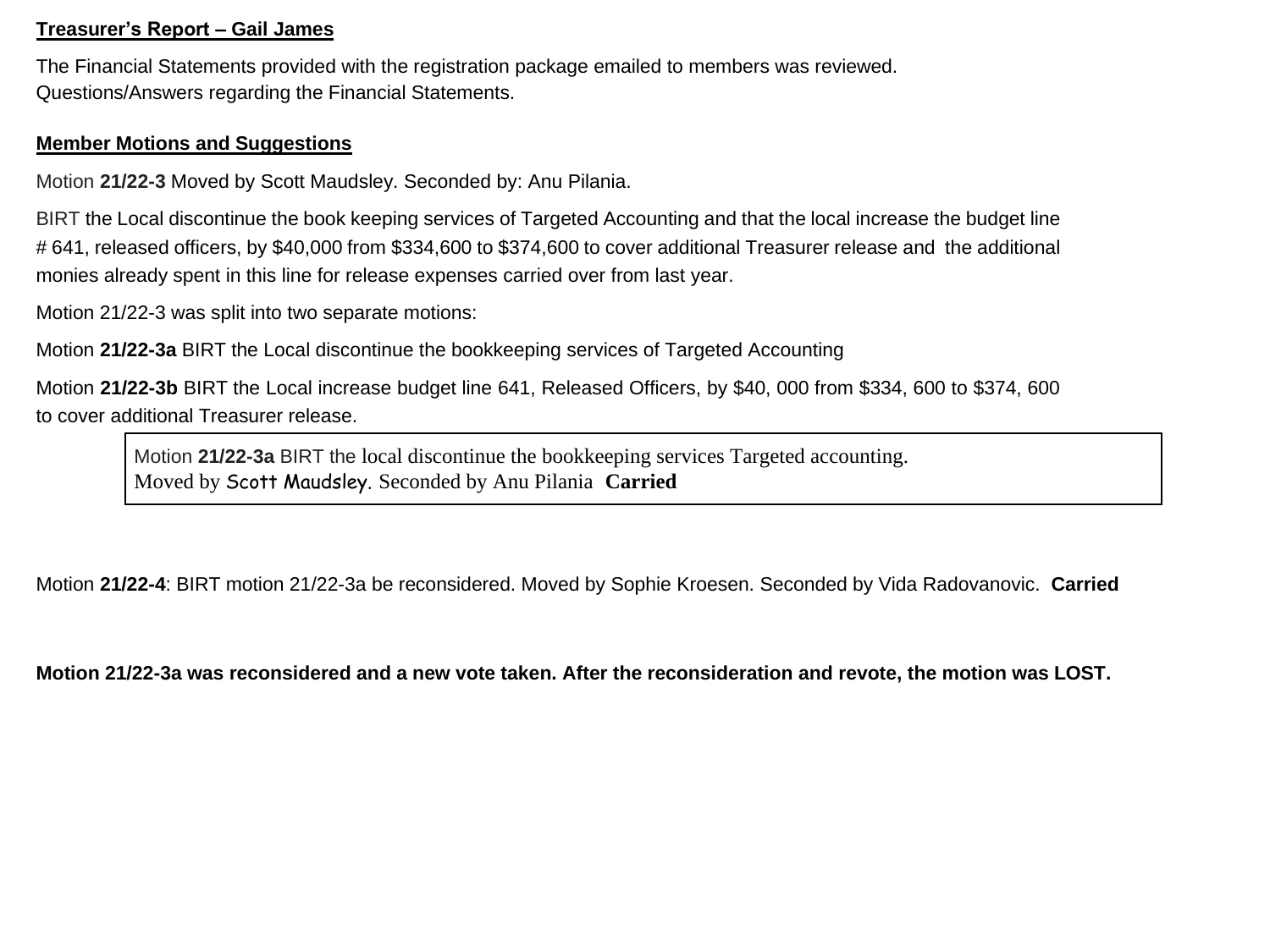**7:00 PM:** Timed Item – 30-Minute Question and Answer Session - Questions were asked by members and responded to by Local Executive members.

Motion **21/22-5**: BIRT the meeting be extended to 8:15 p.m. Moved by Scott Maudsley. Seconded by Gabrielle Blais-Jones. **Lost**

Meeting Adjourned at 8:00 p.m.

### **Appendix A - President's Address**:

Welcome to those attending a Toronto OT Local membership meeting for the first time and to those members who have attended past meetings both virtually and in person. (who remembers those meetings?) At least we don't have to worry about weather or Toronto traffic impacting our ability to attend and participate in membership meetings.

1) I would like to introduce your 21-22 elected Toronto OT Local Executive: Vice Presidents, **Marisa Gallippi, Sophie Kroesen** and President, **Rob Fulford**, are all full-time released officers of the Local. These positions are classified as 1.0 full-time LTO Teaching assignments as per the Local's Constitution and the members in these positions are paid at their grid rate as determined by the collective agreement.

Treasurer, **Gail James**, is a part-time released officer of the Local and this position is set as a 0.5 part-time LTO Teaching assignment for the 21-22 school year. It is also paid at the members grid rate as determined by the collective agreement. Secretary, **Rinat Evron**, is a non-released officer of the Local. As per the Local's Constitution the position of Secretary shall receive a payment equivalent to a half day release at their daily rate for each set of Local minutes completed.

The six remaining members of your 21-22 Toronto OT Executive are non-released Executive Members; **Jeremy Bass, Sarah Boomhower, Greg Deitcher, Fletcher Jerome, Scott Maudsley, and Jeishan Rajakulasingam.**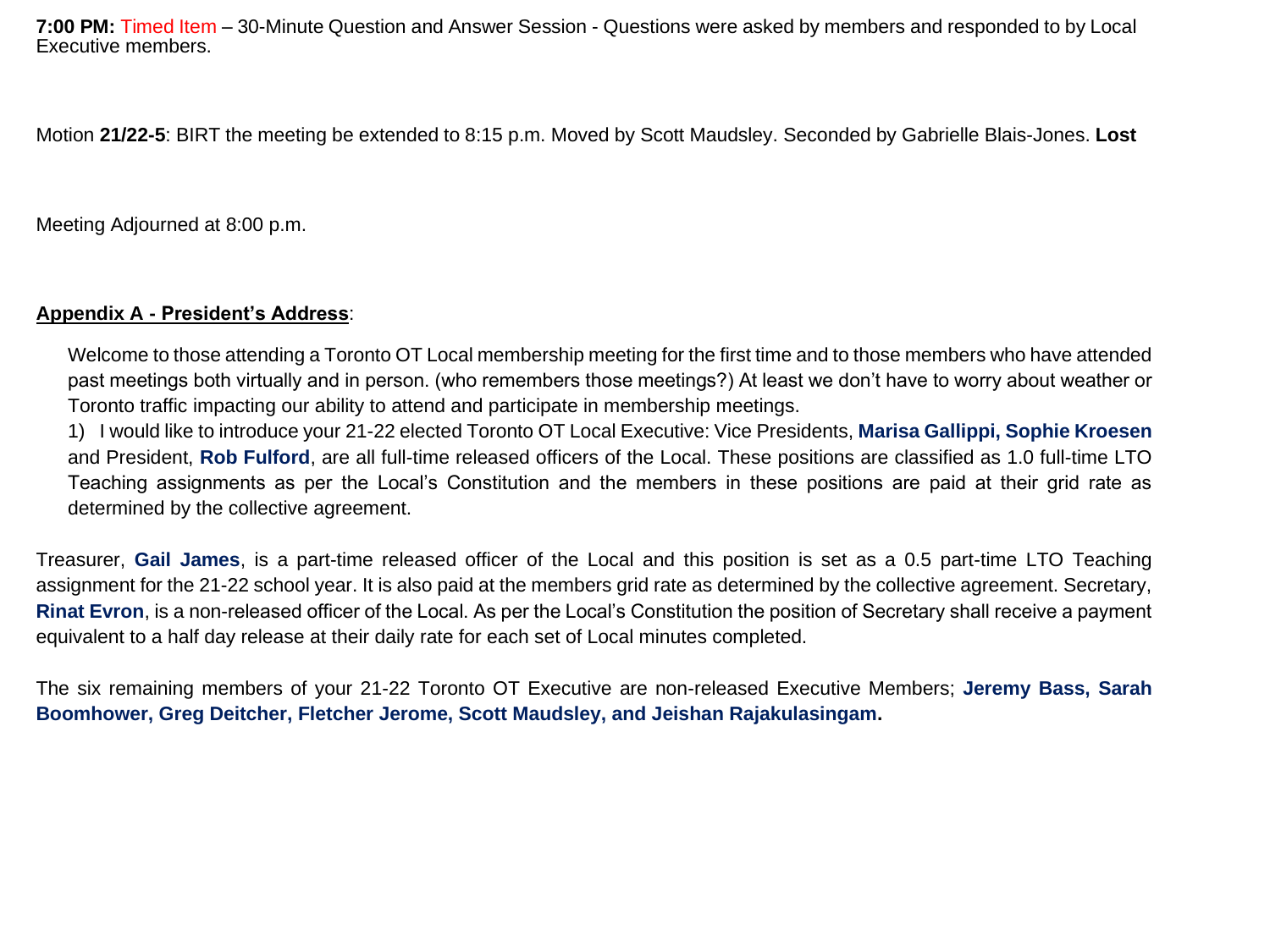As you know, there is currently also a vacancy at the Executive Member position on your 21-22 Toronto OT Local Executive. That vacancy will be filled at the by-election being held shortly at this meeting tonight.

2) I would also like to introduce your Chair and parliamentarian for tonight's meeting, **Ruth Ann Morley**.

3) The Local has requested that the TDSB Occasional Teaching office delay the SFE Dispatch call-out of OT assignments for tonight due to our meeting. However, at this time, the TDSB is having difficulty filling all the elementary panel vacancies with OTs from the elementary OT roster and feel delaying the call-out would hinder that process even further. Therefore, the call-out will not be delayed tonight so you may receive OT job offers tonight during the meeting.

4) Occasional Teaching work has been very consistent and plentiful so for in the 21-22 school year. However unfilled jobs are also higher than in past years. OTs are asked to pick up teaching assignments as much as possible to ensure a stable amount of people on the OT roster and adequate work for all members. Your Local works with the TDSB on a regular basis to monitor this situation to ensure.

5) It is important to be familiar with your Collective Agreement. This is the negotiated document that sets out and governs the of our working conditions as TDSB elementary Occasional Teachers. A copy can be found on the Local's website and on the TDSB website.

Your collective agreement is divided into two sections; Section A is Central Terms that covers areas of provincial responsibility in the negotiations process. Section B is the Local Terms that covers areas of local responsibility in the negotiations process. If you have questions or concerns about any matter in your collective agreement, please contact one of your full-time Local released officers immediately when a concern arises. We will advocate for you, and help you understand and sort out the necessary information in your collective agreement that may relate to your matter.

6) As per Article 3-Finances, section 13.5.2 on page 13 of your Local Constitution: Unbudgeted expenditures between \$1,000 and \$25,000 require Executive approval by recorded vote prior to the expenditure. The recorded vote(s) will be reported at the next General Meeting. The total of Executive-approved unbudgeted expenditures shall not exceed \$25,000 per fiscal year.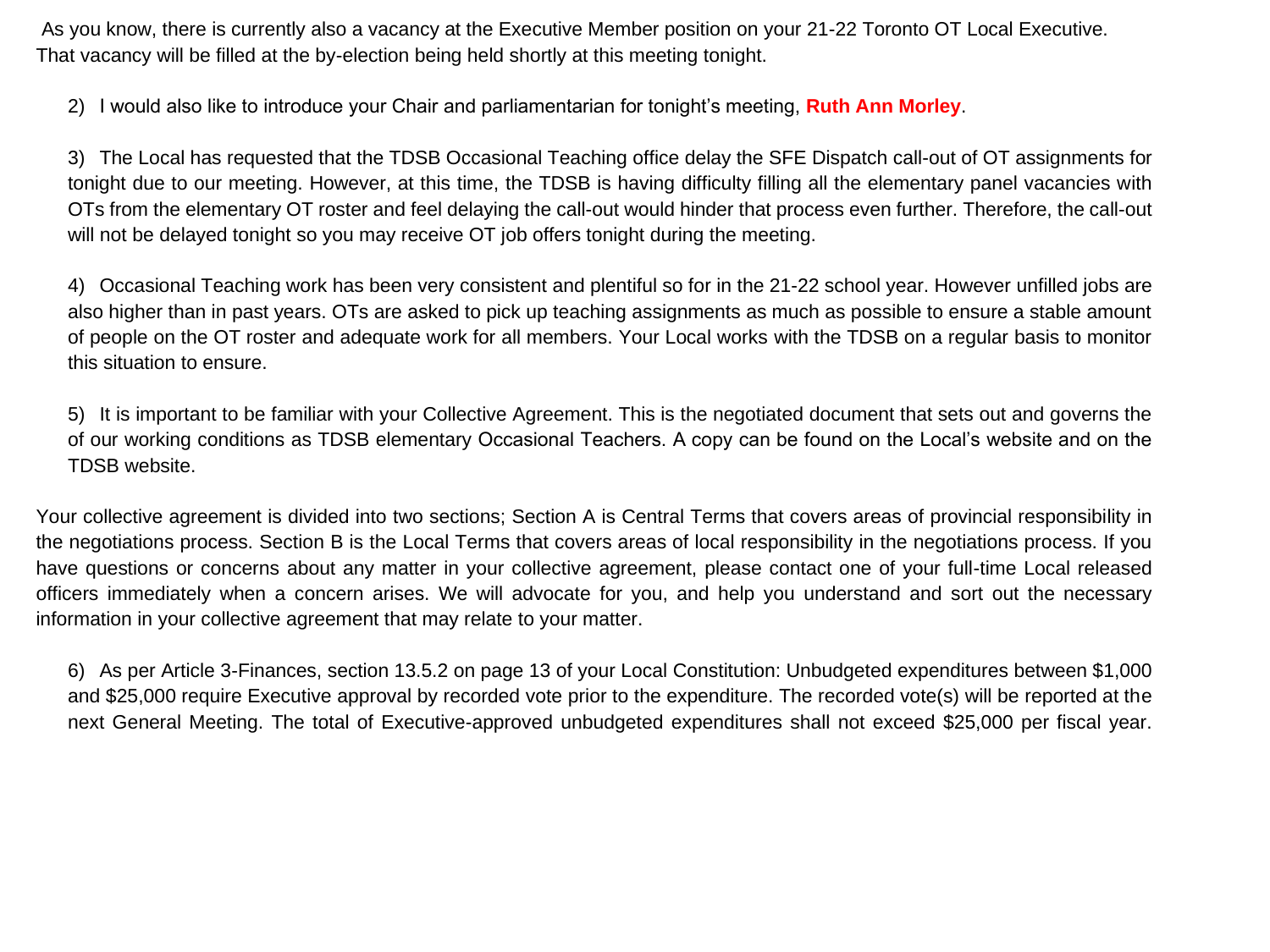("Unbudgeted expenditure" shall be defined in this constitution as any expenditure not categorized within an existing budget line or a categorized expenditure that results in a sum that exceeds the budget for that line.)

Therefore, your 21-22 elected Executive is reporting the following information regarding executive motions for approval of unbudgeted expenditures:

- a) Motion 21/22-6 from the September 24, 2021 executive meeting Be it resolved that budget line 620, Meetings-ETFO AM, be overspent by up to \$4,000 for the 21-22 fiscal year. *CARRIED*
- b) Motion 21/22-16 from the October 20, 2021 executive meeting Be it resolved that budget line 617, Legal, be overspent by up to \$6,000 for the 21-22 fiscal year. *CARRIED*
- c) Motion 21/22-17 from the October 20, 2021 executive meeting Be it resolved that budget line 626, Meetings-Other, be overspent by up to \$4000 for the 21-22 fiscal year. *CARRIED*

7) On Tuesday, November 23 between 9-10:30 AM, your local's 3 full-time released officers will be taking part in a press conference on the Queen's Park lawn promoting the need for all employees in Ontario to have access to paid sick leave support. We will be there to advocate for our membership and support the private members bill: 'Stay Home if you are Sick Act' Sponsored by NDP London North MPP Peggy Sattler.

The bill would legislate 10 days of employer-provided paid leave each calendar year, in the case of public health emergencies it provides 14 days of paid sick leave for illness related to those public health emergencies. [You can access the bill by clicking here.](https://www.ola.org/sites/default/files/node-files/bill/document/pdf/2021/2021-10/b008_e.pdf)